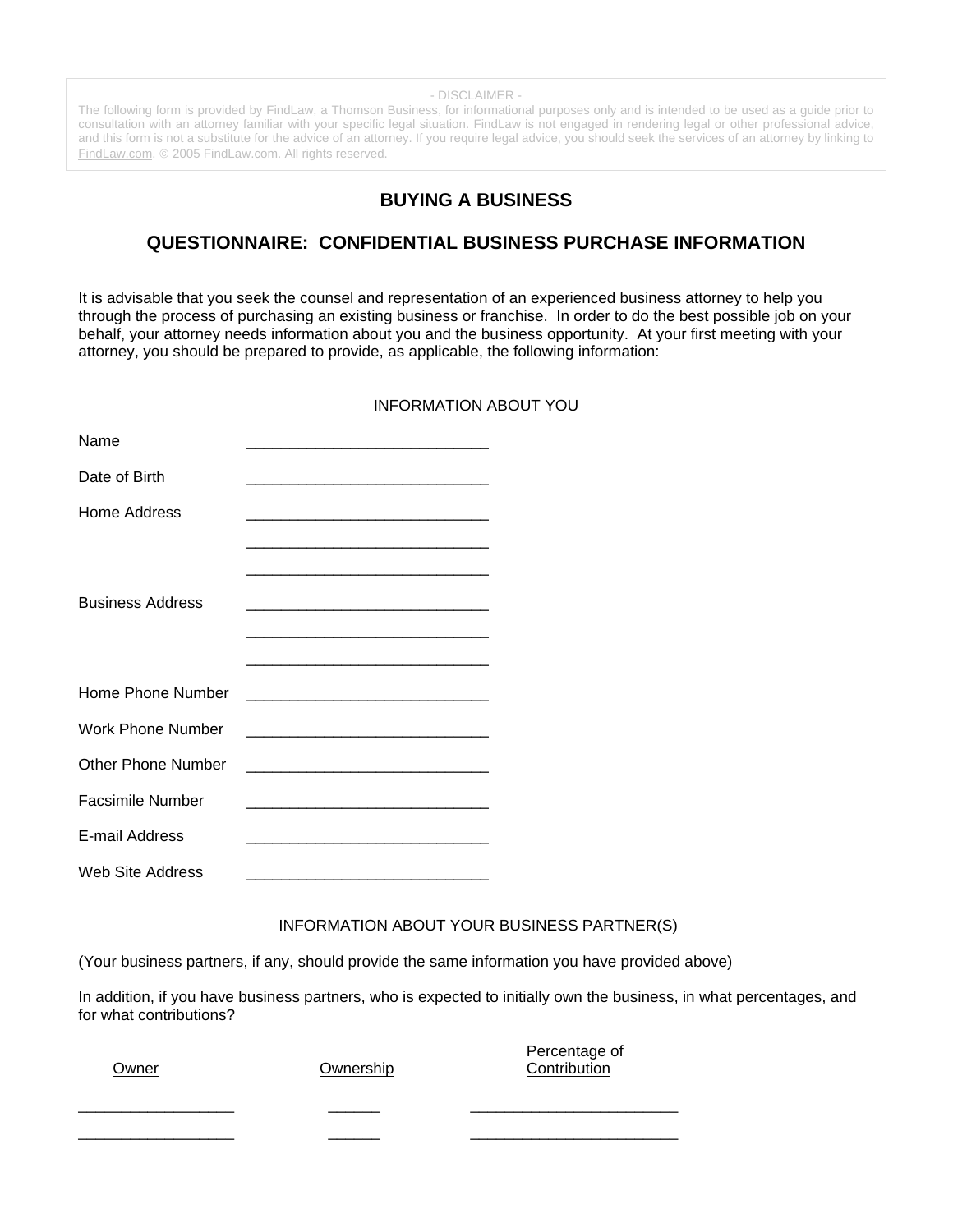| Which of the owners are expected to be employed by the business? _______________                                                               |  |  |  |  |  |
|------------------------------------------------------------------------------------------------------------------------------------------------|--|--|--|--|--|
|                                                                                                                                                |  |  |  |  |  |
|                                                                                                                                                |  |  |  |  |  |
| Are there any written contracts between you and your business partners, if any? Yes No No No No (If yes,<br>provide your attorney with a copy) |  |  |  |  |  |
| INFORMATION ABOUT MANAGEMENT STRENGTHS AND WEAKNESSES                                                                                          |  |  |  |  |  |
| What strengths do you and your business partners bring to the table that you expect will help make the business a<br>success?                  |  |  |  |  |  |

What weaknesses or deficiencies in experience do you and/or your business partners have?

\_\_\_\_\_\_\_\_\_\_\_\_\_\_\_\_\_\_ \_\_\_\_\_\_ \_\_\_\_\_\_\_\_\_\_\_\_\_\_\_\_\_\_\_\_\_\_\_\_

#### INFORMATION ABOUT THE PROPOSED BUSINESS PURCHASE

Have you investigated or made any determinations as to whether you should structure the business acquisition as an asset purchase, a stock purchase, or a corporate merger? The Ves The Mo The Control of yes, provide details)

Have you taken any steps to incorporate your business? Yes\_\_\_\_\_\_\_\_ No\_\_\_\_\_\_\_ (If yes, provide details)

Have you retained a broker? Yes Mo (If yes, provide the broker's name and the terms of the engagement)

Have you been presented with any financial statements, documents describing the business opportunity, or a franchise offering circular?

Yes\_\_\_\_\_\_\_\_\_ No\_\_\_\_\_\_\_\_ (If yes, provide your lawyer with a copy)

Have you been presented with or entered into a letter of intent concerning the purchase of the business? Yes No<sub>ull</sub> No<sub>ull</sub> (If yes, provide your lawyer with a copy)

Do you have a written Business Plan? Yes\_\_\_\_\_\_\_ No\_\_\_\_\_\_ (If yes, provide your attorney with a copy of it)

Have you offered to sell or sold any interests in your business to any investors? Yes No No No States, (If yes, provide details)

Have you obtained or sought to obtain any loans for your business? The State Moult (If yes, provide details)